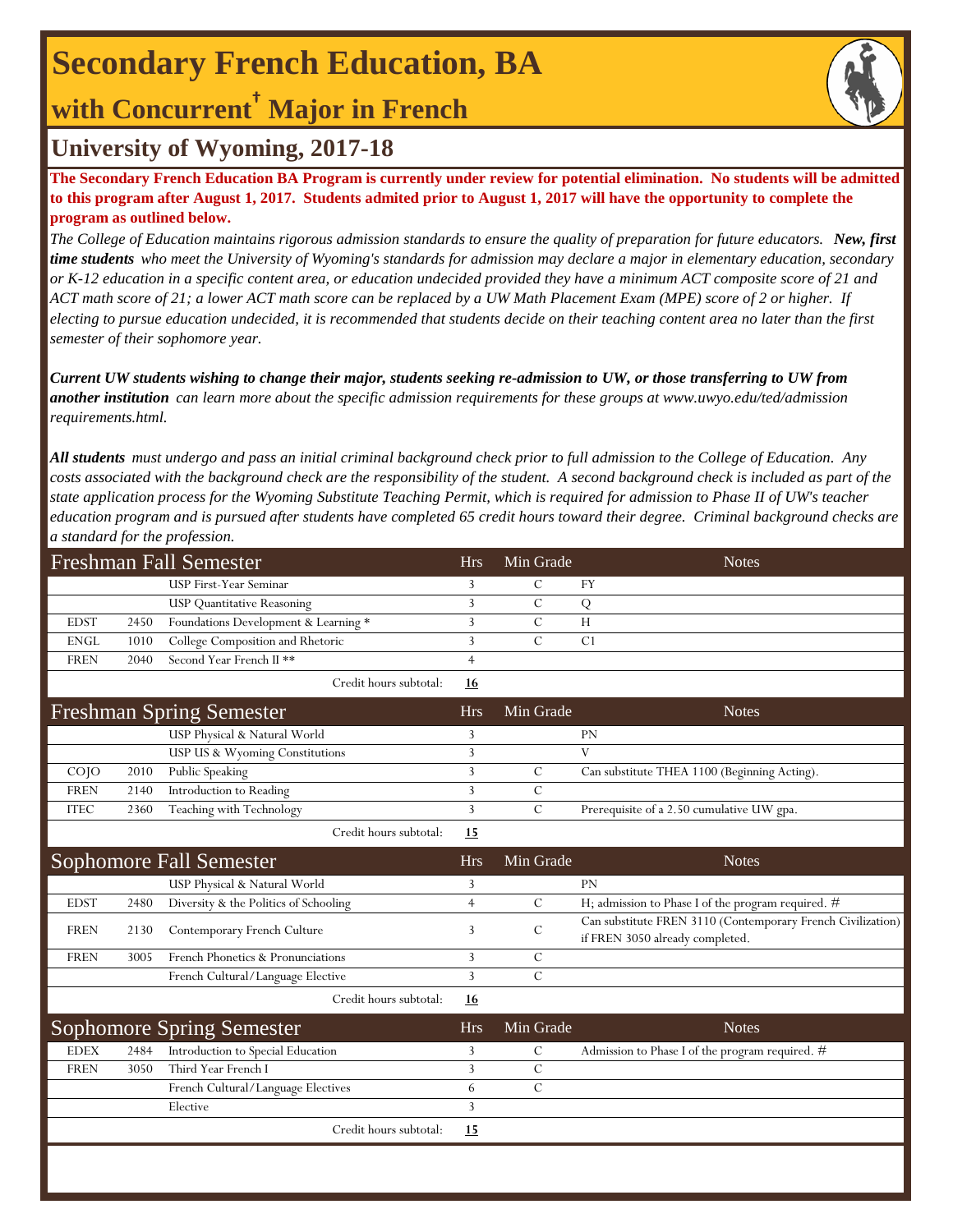## **Secondary French Education, BA**

## **with Concurrent† Major in French**



### **University of Wyoming, 2017-18**

|                               |      | <b>Junior Fall Semester</b>                            | <b>Hrs</b>     | Min Grade     | <b>Notes</b>                                                              |
|-------------------------------|------|--------------------------------------------------------|----------------|---------------|---------------------------------------------------------------------------|
| <b>EDCI</b>                   | 4350 | Introduction to Second Language Acquisition            | 3              | С             |                                                                           |
|                               |      | Linguistics, Sociolinguistics, & Social Literacies for |                |               |                                                                           |
| <b>EDCI</b>                   | 4761 | Teachers                                               | 3              | С             |                                                                           |
| <b>FREN</b>                   | 3060 | Third Year French II                                   | 3              | $\mathcal{C}$ |                                                                           |
| <b>FREN</b>                   | 4100 | A Survey of French Literature I                        | 3              | $\mathcal{C}$ |                                                                           |
|                               |      | <b>Upper Division French Elective</b>                  | 3              |               |                                                                           |
|                               |      | Credit hours subtotal:                                 | 15             |               |                                                                           |
|                               |      | <b>Junior Spring Semester</b>                          | <b>Hrs</b>     | Min Grade     | <b>Notes</b>                                                              |
| <b>EDST</b>                   | 3000 | Teacher as Practitioner                                | 6              | С             | C2; admission to Phase II of the program required. $#$                    |
| <b>FREN</b>                   | 4110 | A Survey of French Literature II                       | 3              | $\mathcal{C}$ |                                                                           |
|                               |      | French Elective above FREN 2030                        | 3              | C             |                                                                           |
|                               |      | French Cultural/Language Elective                      | 3              | $\mathcal{C}$ |                                                                           |
|                               |      | Credit hours subtotal:                                 | 15             |               |                                                                           |
|                               |      | <b>Senior Fall Semester</b>                            | <b>Hrs</b>     | Min Grade     | <b>Notes</b>                                                              |
| <b>EDCI</b>                   | 4450 | Issues in Multicultural Education                      | 3              | С             |                                                                           |
| <b>EDSE</b>                   | 3276 | Methods I: Secondary Modern Language Education         | 3              | $\mathcal{C}$ | Admission to Phase IIIa of the program required. $\#$                     |
| <b>EDSE</b>                   | 4276 | Methods II: Secondary Modern Language Education        | $\overline{4}$ | C             | C3; admission to Phase IIIa of the program required. #                    |
| <b>EDST</b>                   | 3550 | <b>Educational Assessment</b>                          | $\overline{2}$ | C             | Prerequisite of a 2.75 cumulative UW gpa.                                 |
|                               |      | <b>Upper Division French Elective</b>                  | 3              | $\mathcal{C}$ |                                                                           |
|                               |      | Credit hours subtotal:                                 | 15             |               |                                                                           |
| <b>Senior Spring Semester</b> |      |                                                        | <b>Hrs</b>     | Min Grade     | <b>Notes</b>                                                              |
| <b>EDSE</b>                   | 4500 | Residency in Teaching                                  | 15             | S             | Admission to Phase IIIb of the program required; offered S/U<br>only. $#$ |
|                               |      | Credit hours subtotal:                                 | 15             |               |                                                                           |
|                               |      | <b>TOTAL CREDIT HOURS:</b>                             | <u>122</u>     |               |                                                                           |

This is a guide for course work in the major; actual course sequence may vary by student. Please refer to the online student degree evaluation, and consult with an academic advisor. • Not all courses are offered every semester and some electives may have prerequisites. Students should review the course descriptions in the *University Catalog* and consult with their academic advisor to plan accordingly.

#### **University of Wyoming requirements:**

Students must have a minimum cumulative GPA of 2.0 to graduate. • Students must complete 42 hours of upper division (3000-level or above) coursework, 30 of which must be from the University of Wyoming. • Courses must be taken for a letter grade unless offered only for S/U. • University Studies Program (USP) Human Culture (H) and Physical & Natural World (PN) courses must be taken outside of the major subject, but can be cross-listed with the major.

#### **College of Education requirements:**

This plan assumes student college readiness. Students should be able to start taking 1000-level courses the first semester of college. All professional education courses must be completed with a grade of C or higher. Grades of C- or lower will not satisfy this requirement.